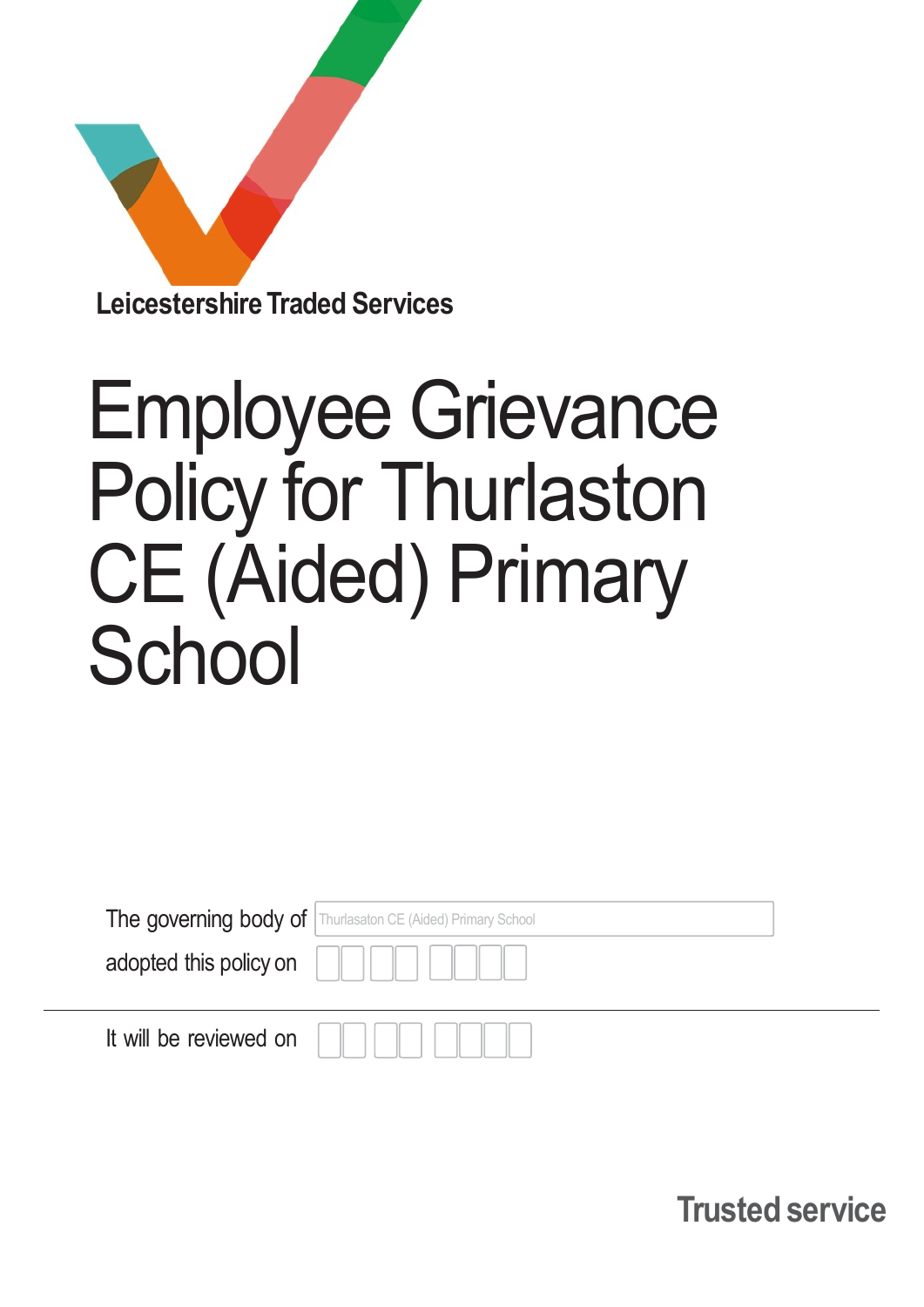This procedure applies to support staff, Teachers and the Head Teacher/Principal based at Thurlaston CE (Aided) Primary School and should be read in conjunction with the associated Guidance.



The purpose of the policy is to provide a framework within which employees can raise individual or collective grievances and managers can deal with those grievances in an appropriate manner. This policy cover matters previously addressed by two separate policies, namely: the Dignity at Work and Grievance policy. Under this policy, all complaints relating to the following will be fully considered and investigated by the School/College/Academy:

- **Dignity at Work:** includes complaints regarding unacceptable behaviour such as bullying, harassment and victimisation.
- Grievance: includes concerns, problems or complaints raised by an employee regarding their working conditions or relationship with colleagues.



Mediation can play an important role in resolving problems between employees. Mediation is an informal, voluntary process, which can be used to resolve disagreements in the workplace. Employees are encouraged to consider using mediation at both the informal stages of a grievance, or if necessary as a result of the formal stages being invoked. For further information, and details of costs, please contact the Strategic HR Service who will be able to appoint a trained mediator to work with those employees or groups to help agree a mutually acceptable solution.

## Day to Day Management

Wherever possible, employees should be supported in trying to resolve the problem informally. This can often be done effectively by the individual raising the issue directly with their line manager, either orally or in writing. If the grievance relates to the individuals line manager, it should be referred to the line manager's manager.

Whilst the grievance is being considered the status quo will apply.

### Investigating Officer

An investigating officer may need to be appointed in order to carry out a thorough investigation and collation of appropriate information to establish the facts of the case.

The role of the investigator will be to investigate the issues raised, interview witnesses as appropriate, establish the facts and make any recommendations for resolution. Schools must ensure that the investigating officer is impartial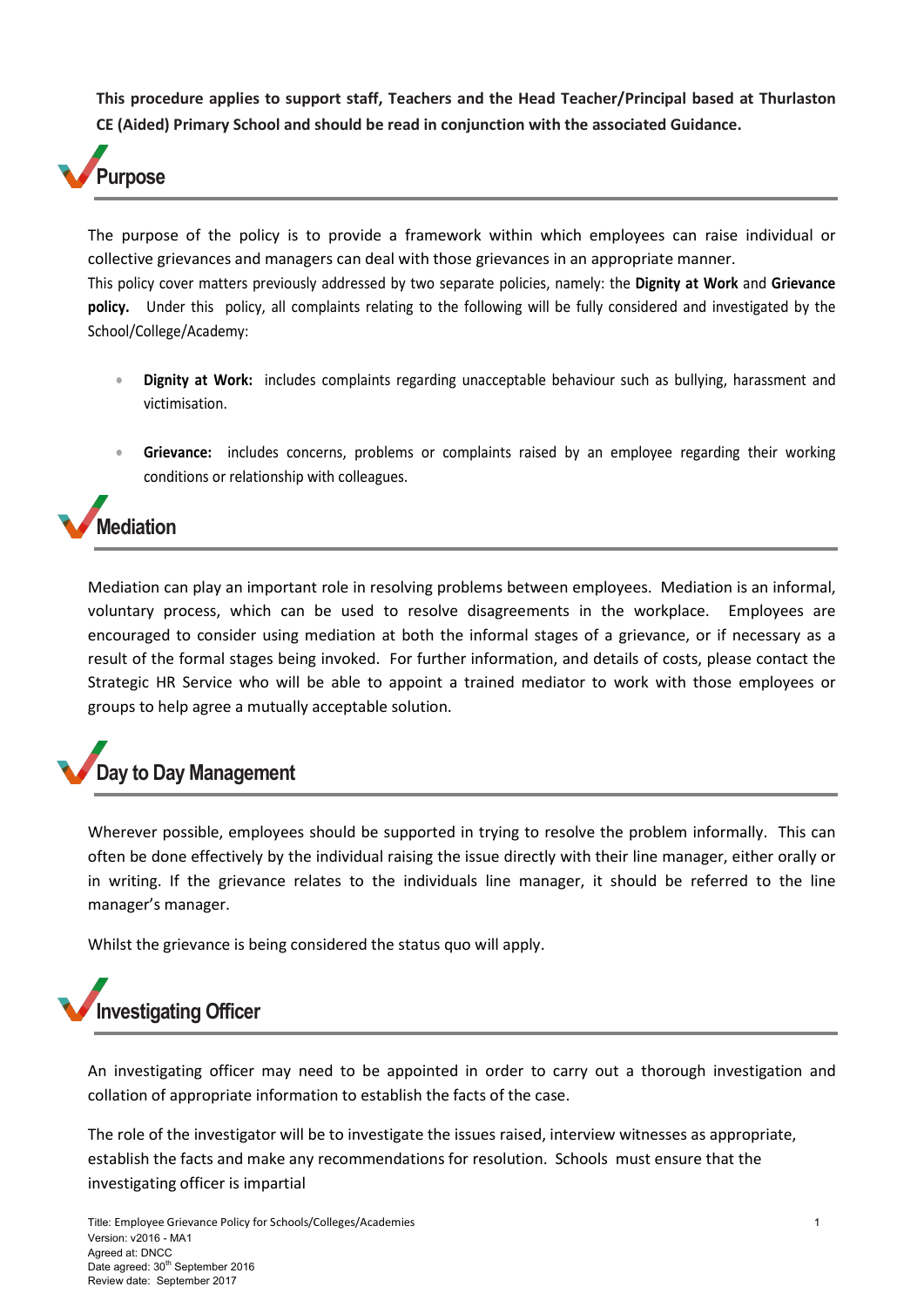Investigations will vary in the level of detail required, this must be proportionate to the matter in question.

## Formal Process

Where the employee feels that their grievance has not been resolved informally or where it is sufficiently serious enough, the grievance should be put in writing to a manager who is not the subject of the grievance. The letter should specify the exact nature of the complaint and the resolution that the employee wishes to see whilst attaching any relevant evidence.

Following the receipt of the grievance formal acknowledgement of the grievance should be sent to the employee and a meeting arranged without unreasonable delay.

Individuals have the statutory right to be accompanied at formal meetings by either a work colleague or trade union representative. The meeting will allow the individual to elaborate on the points raised in their written grievance and will inform the next steps of the investigation.

Where an investigating officer has been appointed they will produce a report outlining their findings, summary and recommendations.

Based on the outcome of the investigation the manager will give one of the following outcomes:

- The grievance is upheld
- The grievance is partially upheld
- The grievance in not upheld

A summary of the findings should be provided to the complainant and where necessary any other individuals that the complaint is against. The outcome to the process must be confirmed to the complainant in writing outlining their right of appeal against the decision.

If the grievance has been raised against another individual(s) consideration should be given as to how the parties are going to work together moving forward.

## Withdrawing the Grievance

If at any point the employee who has instigated the grievance procedure wishes to withdraw his/her grievance, they should confirm this in writing and submit this to the same individual they originally submitted the grievance letter to.



Where an individual is not satisfied with the outcome of their grievances at the formal stage, the individual will have the right of appeal and in order to proceed to an appeal hearing will need to provide the reasoning for appeal with any relevant evidence. The appeal will be held in line with the Appeals Policy.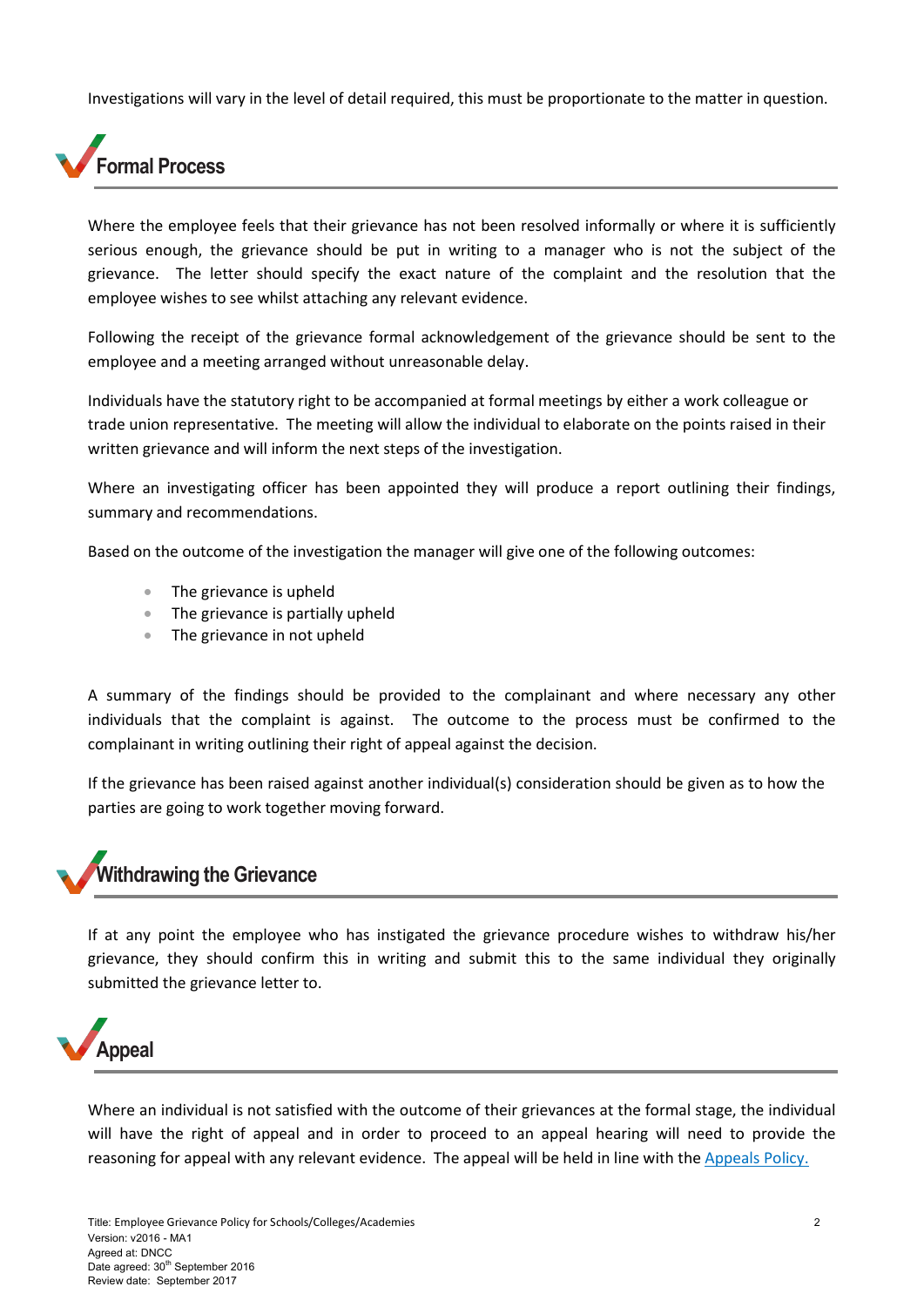#### Re-establishing Working Relationships

Regardless of the outcome, the alleged perpetrator and the recipient must attend a mandatory joint meeting to discuss what support or action is required to assist them to re-establish their working relationship. The Decision Making Manager should ensure that this meeting is scheduled to take place as soon as possible after the parties have been advised of the investigation outcome. A third party (e.g. manager, HR representative) should be involved in this meeting to help facilitate a solution.

The meeting should focus on agreeing strategies to assist the parties to resume and repair their working relationship. A potential outline of the meeting might include:

- Explaining the purpose of the meeting (i.e. it is not to revisit the complaint previously investigated, it is about moving forward);
- **Identifying potential areas of concern and explore these with the parties;**
- **Encouraging open and honest communication;**
- Confirming the key points agreed to help move forward.
- Re-affirming that both parties have a responsibility to ensure good working relations are maintained and that failure to do so could lead to disciplinary action being considered.